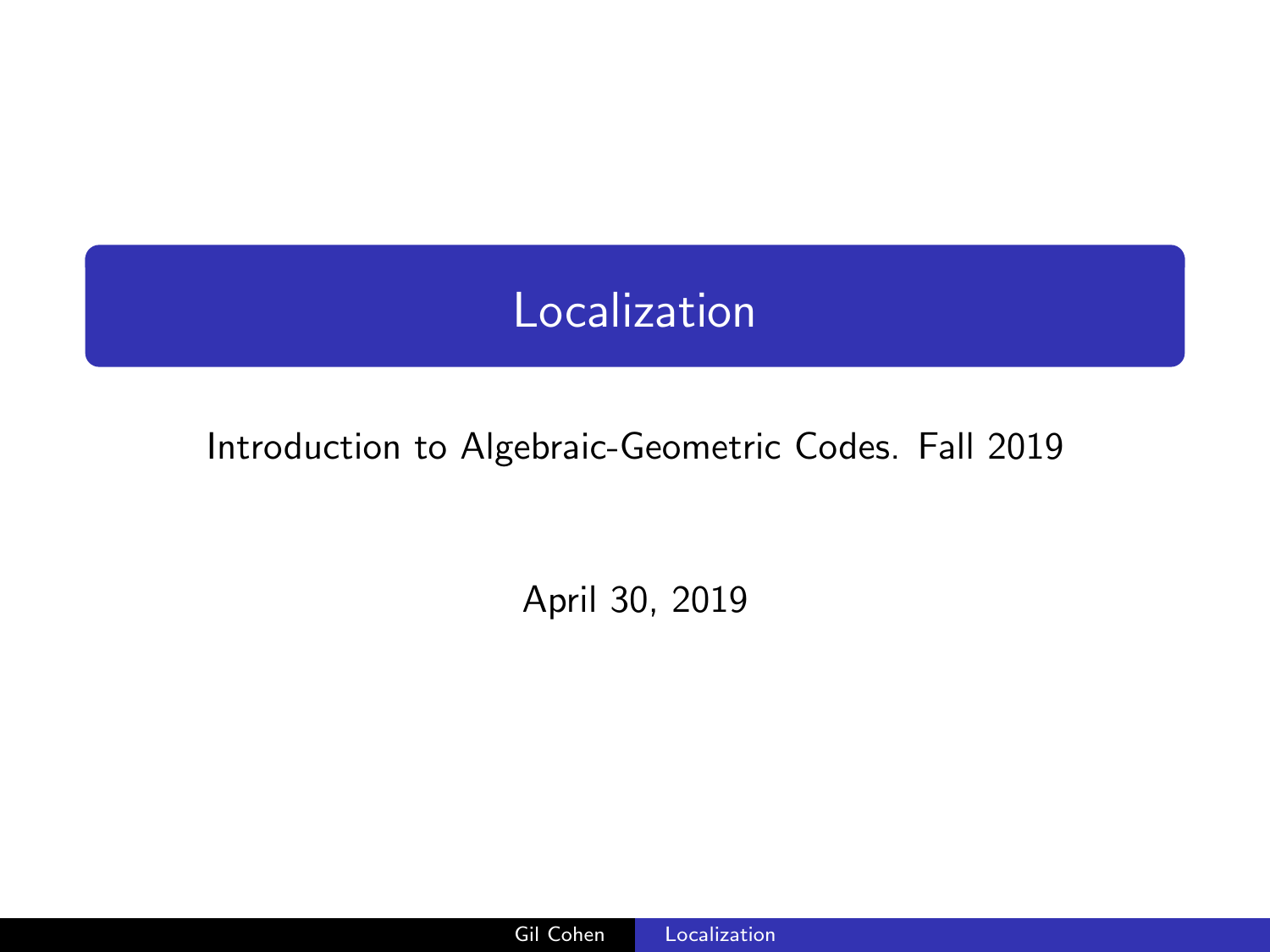### **Discussion**

Let A be a domain. Let  $0 \neq s \in A$  be an element we wish to "invert". We would like to enlarge A as little as possible so to include "an inverse" for s.

There are two ways of thinking about this:

- <sup>1</sup> Working from "A upwards": construct the elements we need and add them to A.
- <sup>2</sup> Working from "Frac(A) downwards": picking only the elements we need from the field of fractions.

We'll do both and establish that these are (strongly) equivalent.

Note that however will choose to invert s, we will "automatically" invert  $s^2, s^3, \ldots$  More generally, if we wish to invert a pair of elements s, t, then we also invert  $s \cdot t, s^2 \cdot t^5, \ldots$  This leads to the following definition.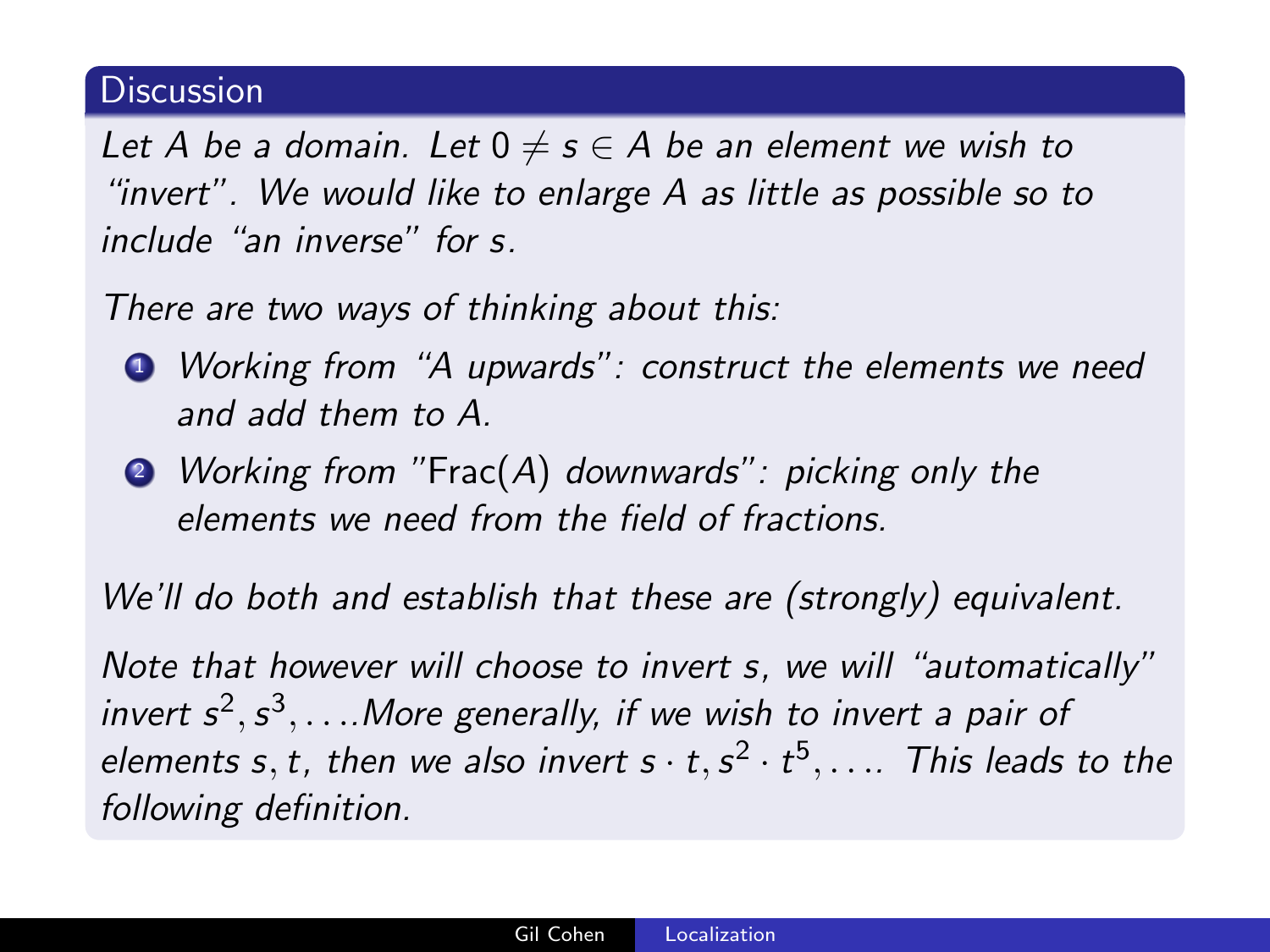# Definition

Let A be a domain. A set  $S \subset A$  is called multiplicative if

- $0 \notin S$ ;
- $2 1 \in S$ ; and
- $\bullet \ \forall a, b \in S$ , ab  $\in S$ .

#### Example

- The set of units  $A^{\times}$  of A is multiplicative.
- $S = A \setminus \{0\}$  is multiplicative.
- If  $P \in \text{Spec}(A)$  then  $S = A \setminus P$  is multiplicative.
- If  $0 \neq a \in A$  then  $S = \{a^i \mid i \in \mathbb{N}\}\$ is multiplicative.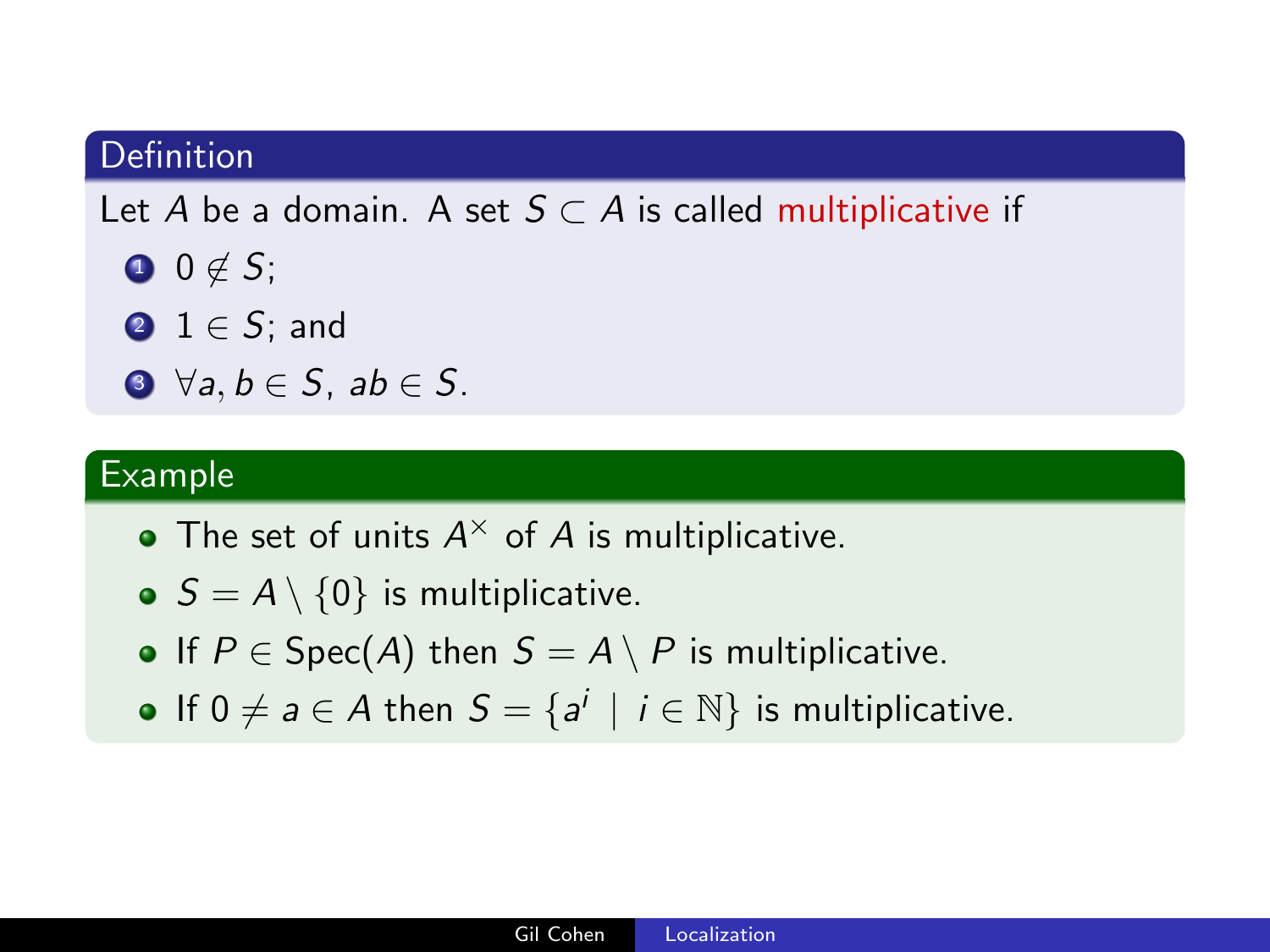# Construction  $(S^{-1}A)$

Let A be a domain and  $S \subset A$  a multiplicative subset of A. We construct the domain  $S^{-1}A$  which we, informally, think of as the smallest ring obtained by adjoining to A the inverses of elements in S.

First, we define a relation on  $A \times S$  as follows:

$$
(a, s) \equiv (b, t) \iff at = bs.
$$

Note that this is an equivalence relation on  $A \times S$ . We denote the equivalence class of  $(a, s)$  by  $\frac{a}{s}$ . The set of equivalence classes is denoted by  $S^{-1}A$ .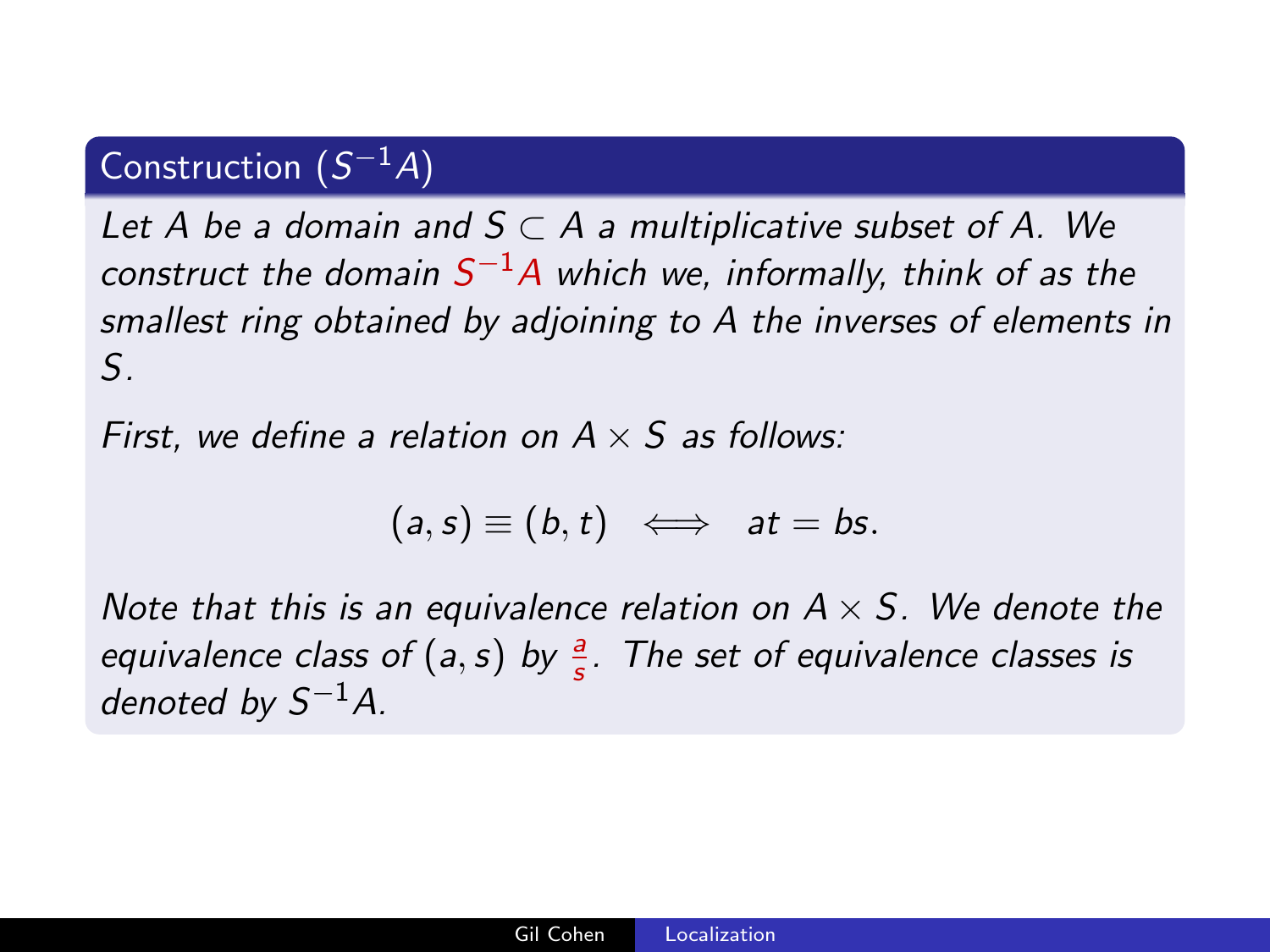# Construction  $(S^{-1}A \text{ cont.})$

We endow the set  $S^{-1}A$  with a ring structure, as follows:

$$
\frac{a}{s} + \frac{b}{t} = \frac{at + bs}{ts}
$$

$$
\frac{a}{s} \cdot \frac{b}{t} = \frac{ab}{ts}.
$$

The identity element of the ring is  $\frac{1}{1}$ .

One needs to verify, using that S is multiplicative, that  $S^{-1}A$  is indeed a ring. It is called the ring of fractions of A with respect to S. In fact,  $S^{-1}A$  is a domain.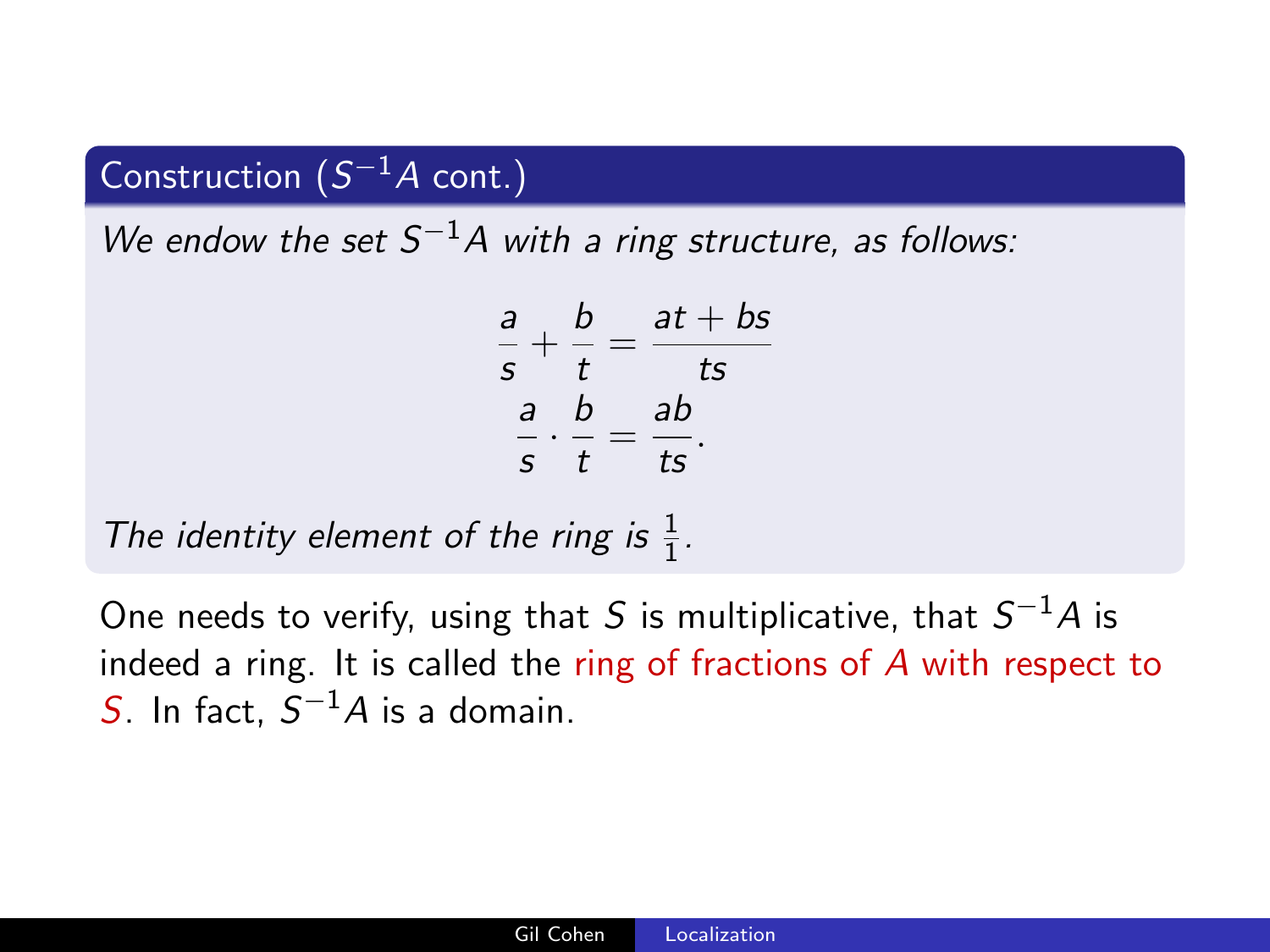# Remark

When 
$$
S = A \setminus \{0\}
$$
 we get  $S^{-1}A = \text{Frac}(A)$ .

#### Remark

One can embed  $A \hookrightarrow S^{-1}A$  via the map  $j_S : A \hookrightarrow S^{-1}A$  that sends  $a \mapsto \frac{a}{1}$ . This map, sometimes denoted simply by j, has the following properties:

- *j* is a ring monomorphism.
- For  $s \in S$ , the element  $j(s) = \frac{s}{1}$  is invertible in  $S^{-1}A$  with inverse  $\frac{1}{s}$ . Indeed,  $\frac{1}{s}$ ,  $\frac{s}{1}$  $\frac{s}{1} \in S^{-1} \overline{A}$  and  $\frac{s}{1} \cdot \frac{1}{s} = \frac{s}{s} = \frac{1}{1}$  $rac{1}{1}$  since  $s \cdot 1 = s \cdot 1$  (in A).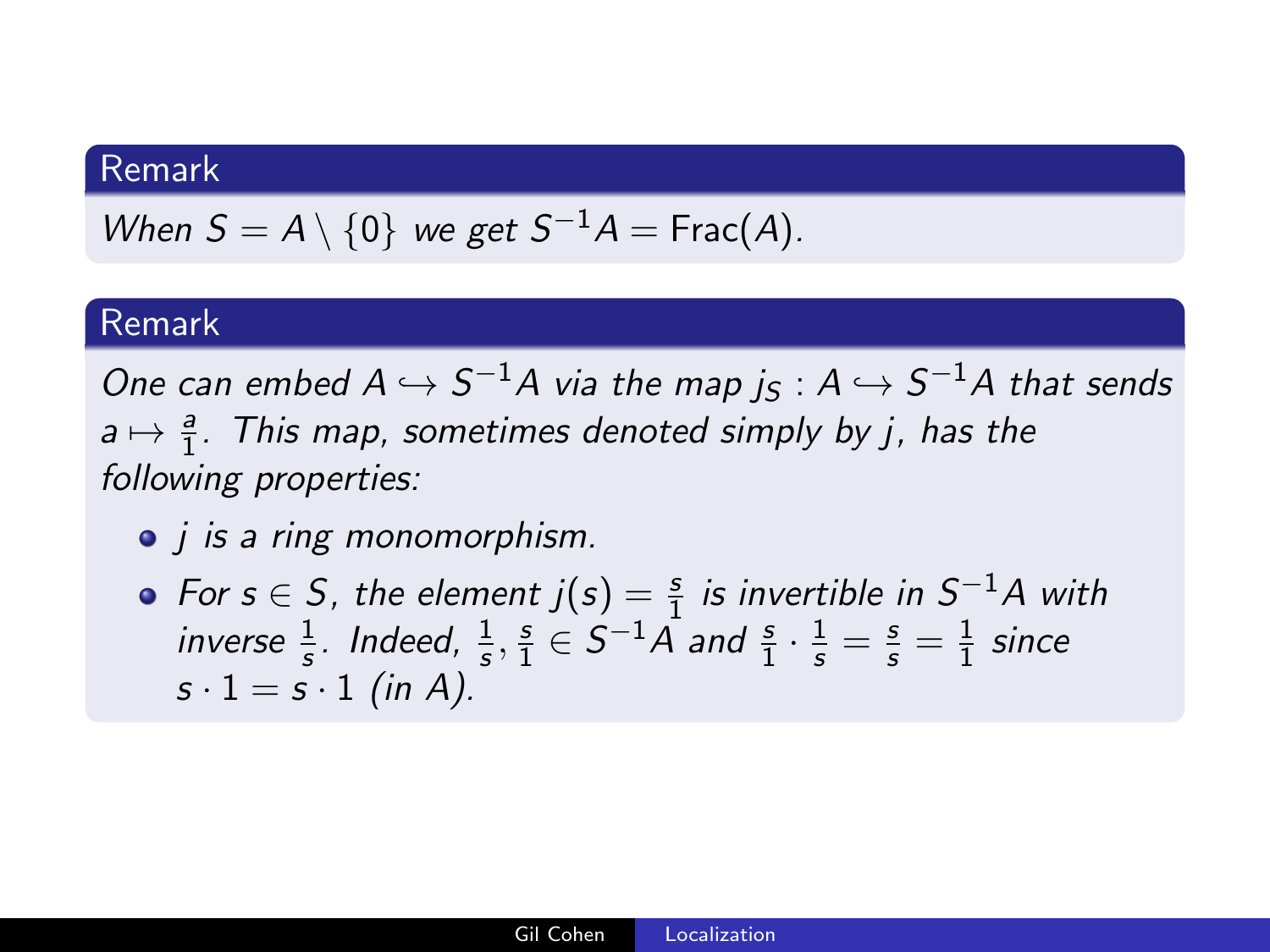# Proposition (Universal property of rings of fractions)

Let A be a domain and  $S \subset A$  a multiplicative subset. Let  $g : A \rightarrow B$  be a ring homomorphism s.t.

$$
\forall s \in S \quad g(s) \in B^{\times}
$$

Then, there exists a unique ring homomorphism  $\psi$ :  $S^{-1}A \rightarrow B$  s.t.  $g = \psi \circ i_S$ .

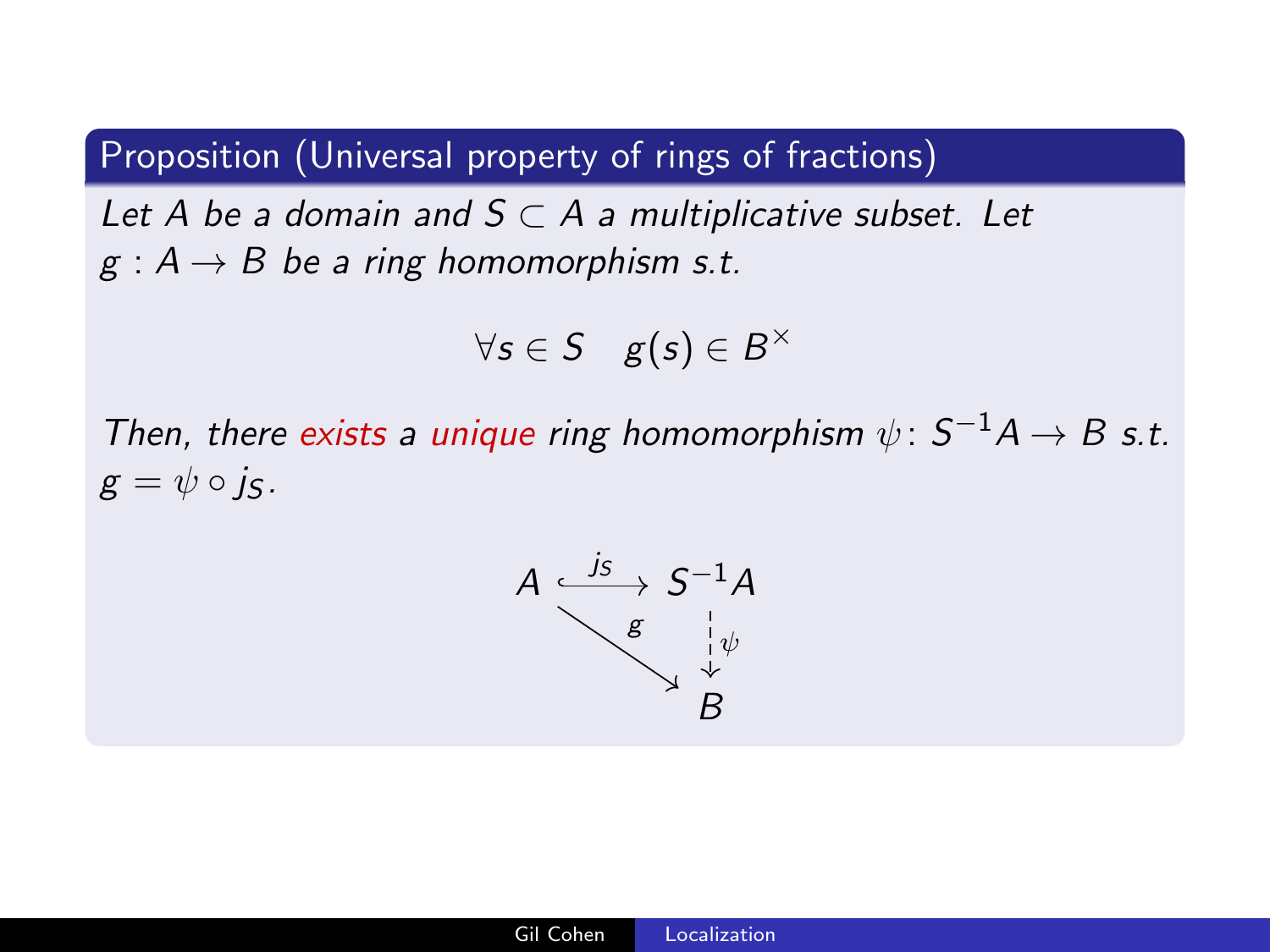We define

$$
\psi\left(\frac{a}{s}\right)=g(a)\cdot g(s)^{-1}.
$$

 $\psi$  is well-defined. Indeed, if  $\frac{a}{s} = \frac{a'}{s'}$  $\frac{a'}{s'}$  (in  $S^{-1}A$ ) then

$$
\implies as'=a's \quad (\text{in } A).
$$

$$
\implies g(as') = g(a's) \quad (\text{in } B)
$$

$$
\implies g(a)g(s') = g(a')g(s) \quad (\text{in } B)
$$

$$
\implies g(a)g(s)^{-1} = g(a')g(s')^{-1}
$$

$$
\implies \psi\left(\frac{a}{s}\right) = \psi\left(\frac{a'}{s'}\right).
$$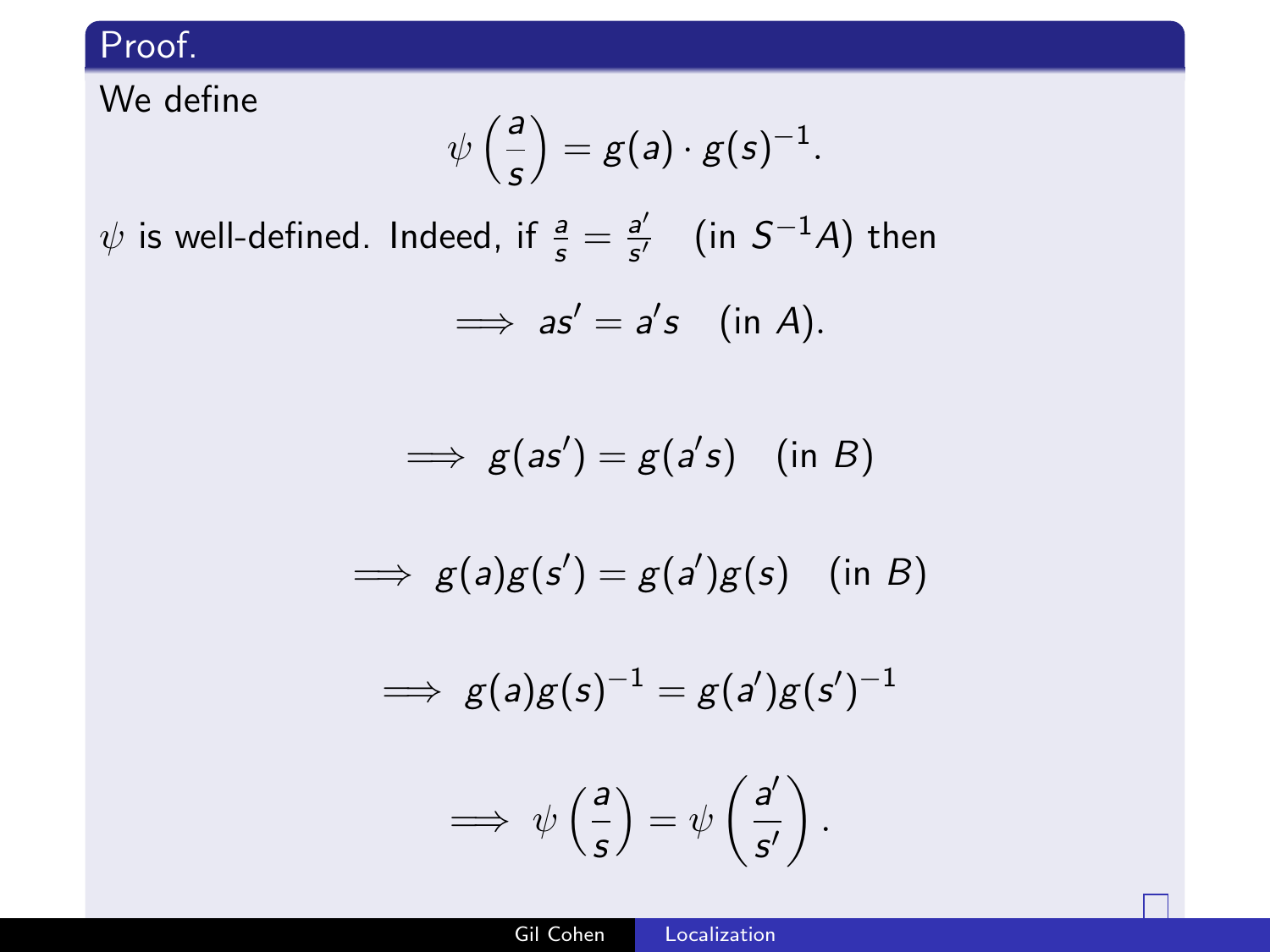# Proof (cont.)

As for uniqueness, let  $\psi: {\mathcal S}^{-1} A \to B$  be a ring homomorphism such that  $g = \psi \circ j_S$ . Then, for every  $a \in A$ 

$$
\psi\left(\frac{a}{1}\right)=(\psi\circ j_S)(a)=g(a).
$$

For every  $s \in S$ ,

$$
1 = \psi(1) = \psi\left(\frac{s}{1}\cdot\frac{1}{s}\right) = \psi\left(\frac{s}{1}\right)\cdot\psi\left(\frac{1}{s}\right) = g(s)\cdot\psi\left(\frac{1}{s}\right).
$$

Thus,  $\forall s \in S \; \psi(\frac{1}{s})$  $(\frac{1}{s}) = g(s)^{-1}$ . Therefore,

$$
\psi\left(\frac{a}{s}\right) = \psi\left(\frac{a}{1}\right) \cdot \psi\left(\frac{1}{s}\right) = g(a) \cdot g(s)^{-1}.
$$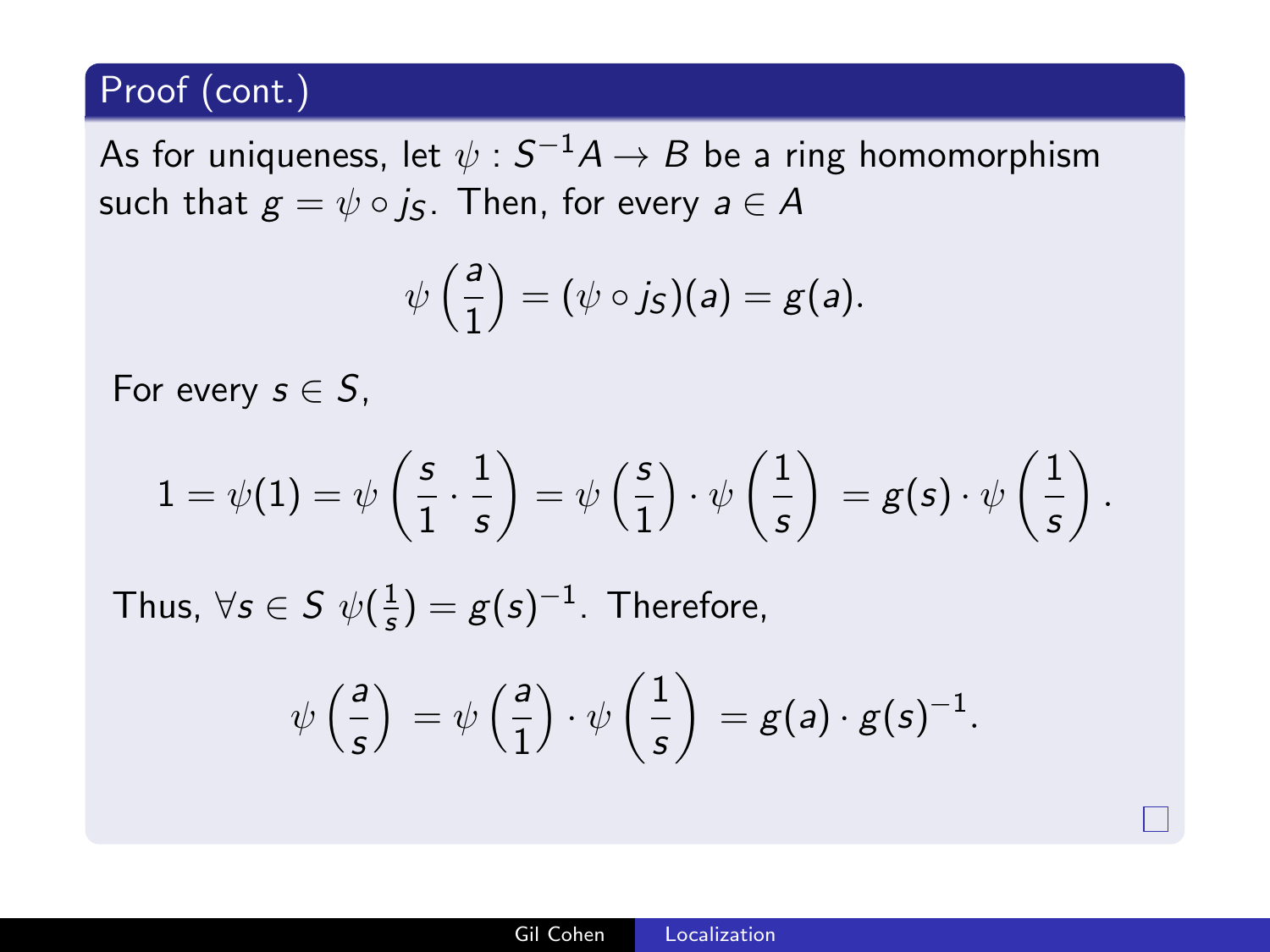# Corollary

Let A be a domain with  $K = \text{Frac}(A)$ . Let  $S \subset A$  be a multiplicative subset. Then, the ring  $S^{-1}A$  can be identified in a unique manner with the subring  $A[\{\frac{1}{s}\}]$  $\frac{1}{s}$  |  $s \in S$ }] of K.

#### Proof.

Recall that Frac $(A)=\, T^{-1}A$  where  $\, \mathcal{T}=A\setminus\{0\}. \,$  Consider



Since  $j_{\mathcal{T}}(S) \subseteq K^\times \quad \exists! \psi : S^{-1}A \to K$  s.t.  $j_{\mathcal{T}} = \psi \circ j_{S}$ . Note that  $\psi$  is injective and so  $\mathcal{S}^{-1}A$  can be identified with  $\psi(\mathcal{S}^{-1}A)$  in a unique manner.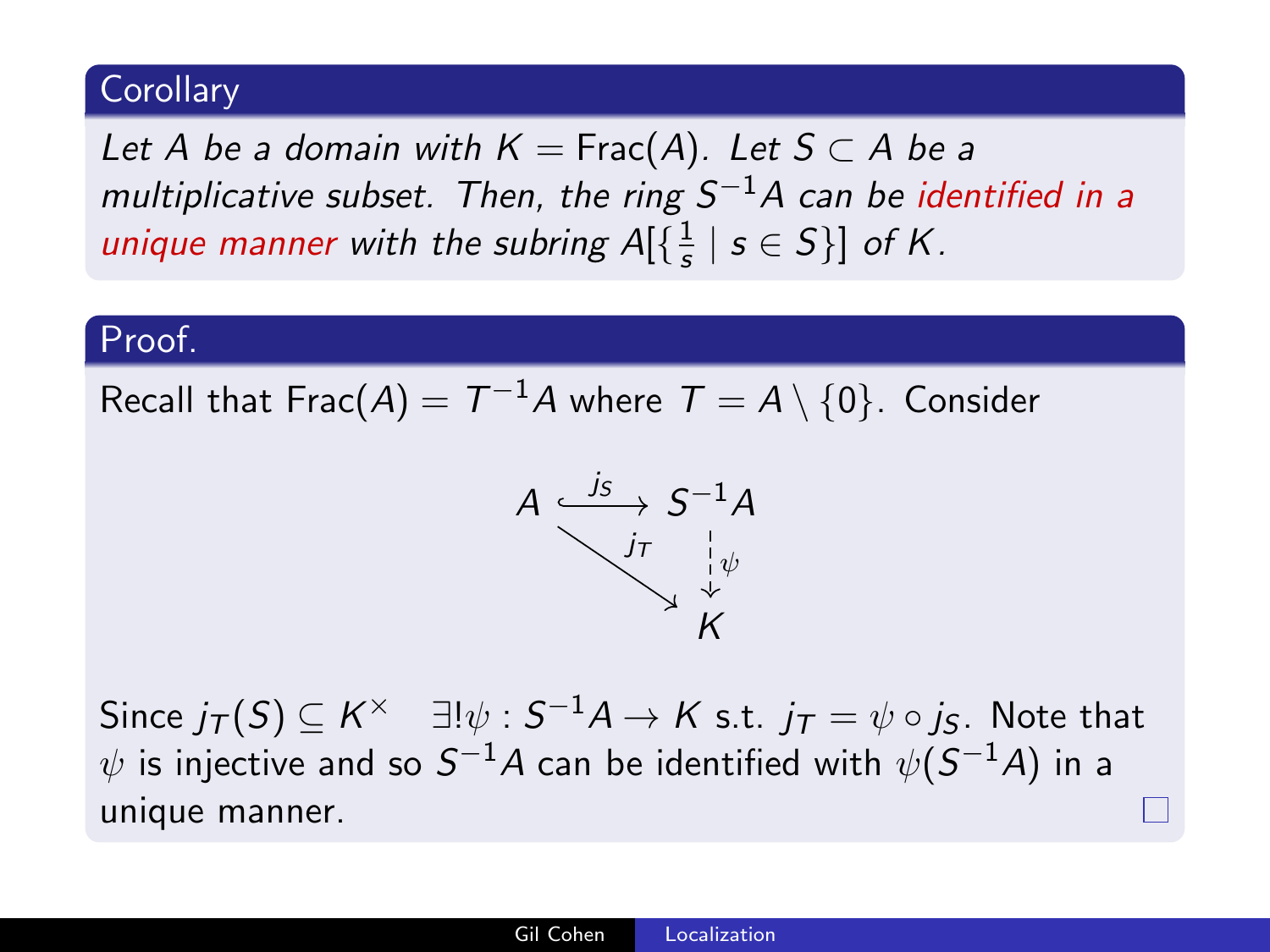# Proof (cont.)

If we identify A with its image under  $i(T(A))$  then

$$
\psi\left(\frac{a}{s}\right) = j\tau(a) \cdot j\tau(s)^{-1} = \frac{a}{s}.
$$

Therefore,  $\psi(\mathcal{S}^{-1}A) = A[\{\frac{1}{s}\}]$  $\frac{1}{s}$  |  $s \in S$  }].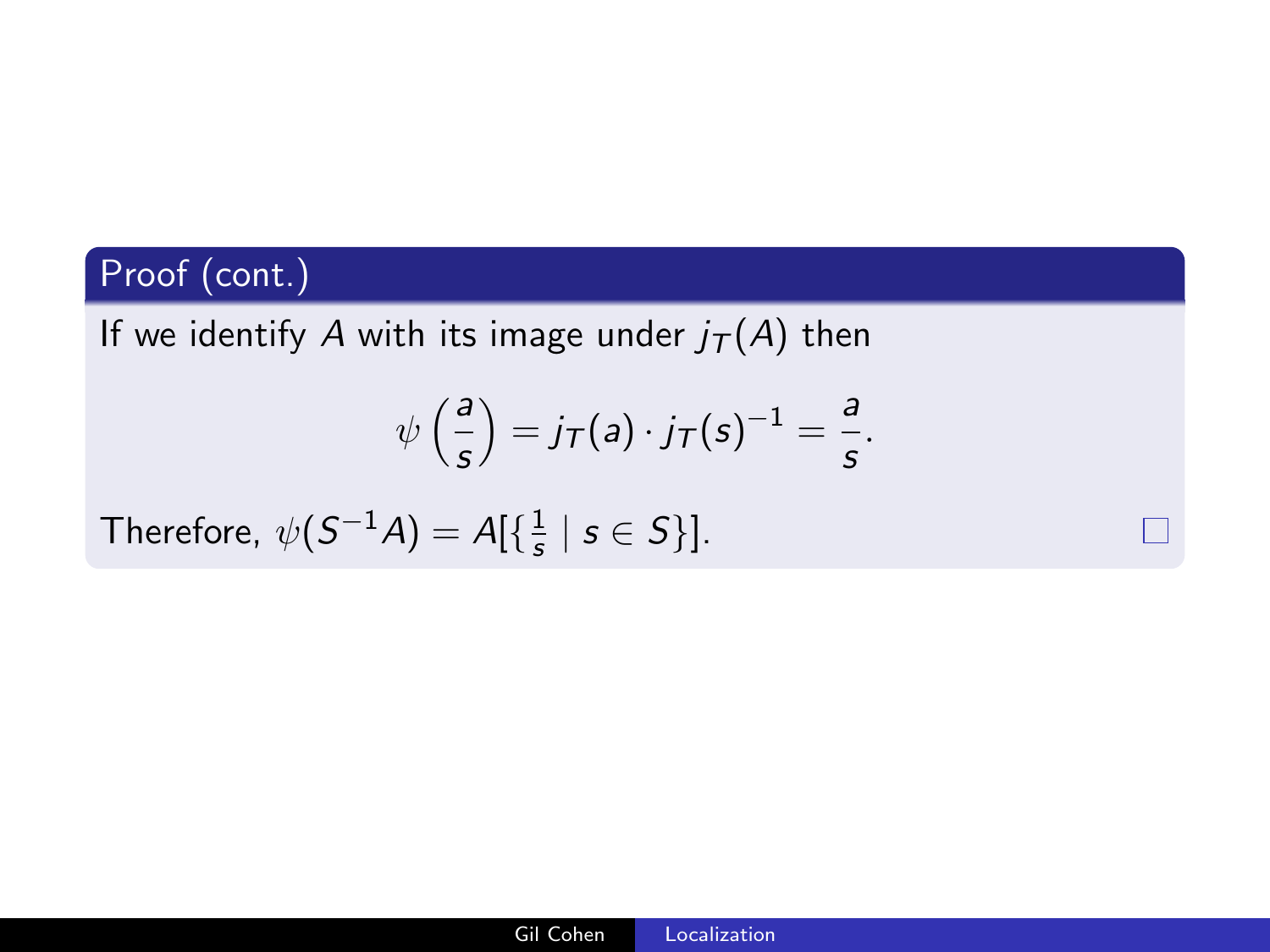# **Discussion**

There seem to be two natural ways to "construct" an ideal in  $S^{-1}A$  from an ideal I of A:

- $\bullet$  consider the ideal generated by the image  $j_{\rm S}(l)$ , namely, j ${}_{S}(I)(S^{-1}A);$  or
- **2** consider the ideal  $\{\frac{1}{3}\}$  $\frac{1}{s}$  |  $i \in I$ ,  $s \in S$  }.

#### Claim

The two definitions coincide.

# **Definition**

We denote the ideal generated by the image  $j_{\mathcal{S}}(I)$  by  $\mathcal{S}^{-1}I.$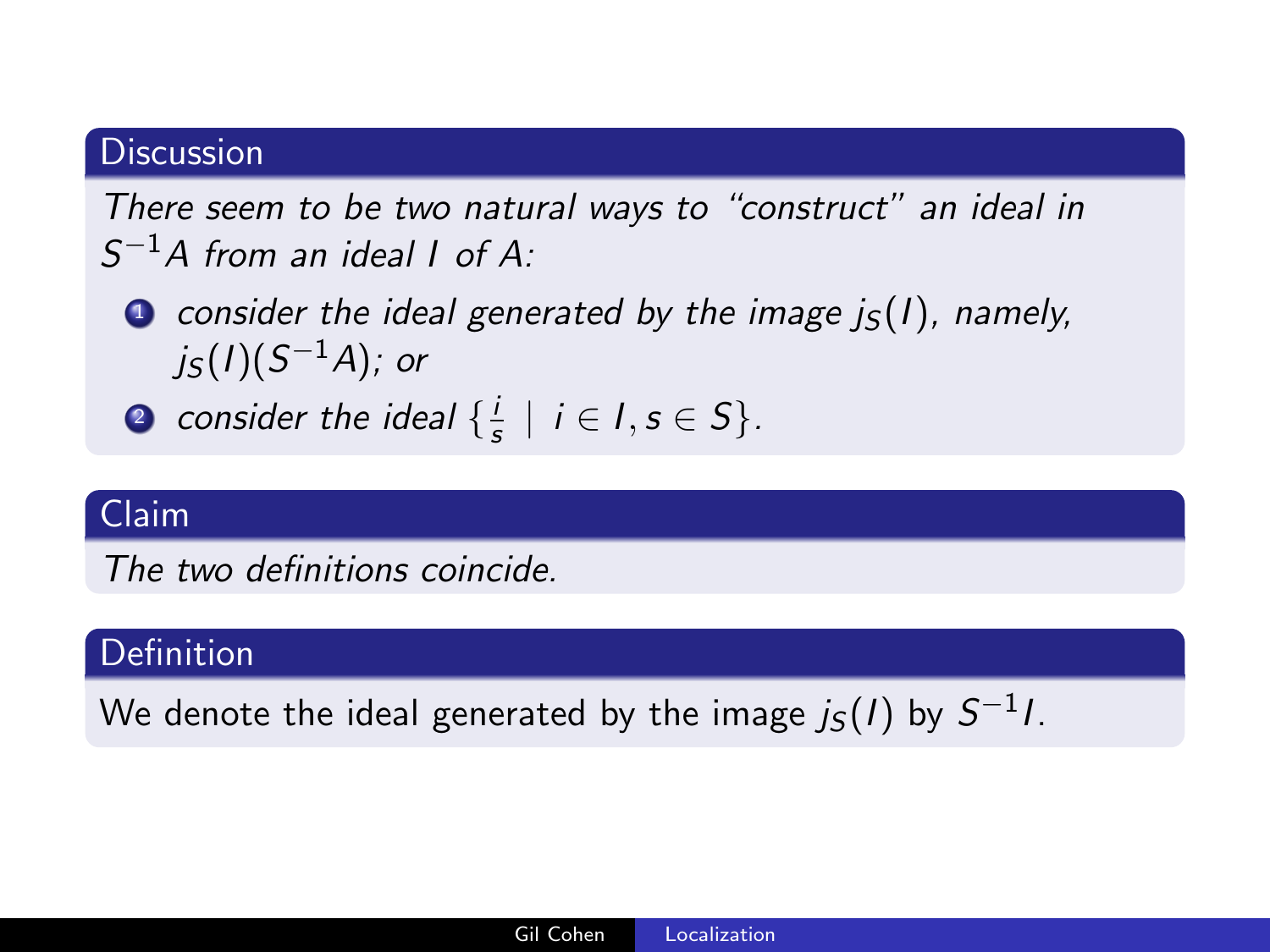Let 
$$
i \in I
$$
,  $s \in S$ . Then,  $\frac{i}{1} \in j_S(I)$  and  $\frac{1}{s} \in S^{-1}A$ . Thus,

$$
\frac{i}{s} = \frac{i}{1} \cdot \frac{1}{s} \in j_S(I)(S^{-1}A) = S^{-1}I.
$$

As for the other direction, an element in  $S^{-1}\prime$  is of the form

$$
\sum_{j=1}^n \frac{i_j}{1} \cdot \frac{a_j}{s_j} = \frac{1}{s} \cdot \sum_{j=1}^n i_j a_j t_j,
$$

where  $s=s_1\cdots s_n$  and  $t_j$  is the product of all  $s_1,\ldots,s_n$  excluding  $s_j$ . The proof follows since  $i_j a_j t_j \in I$ .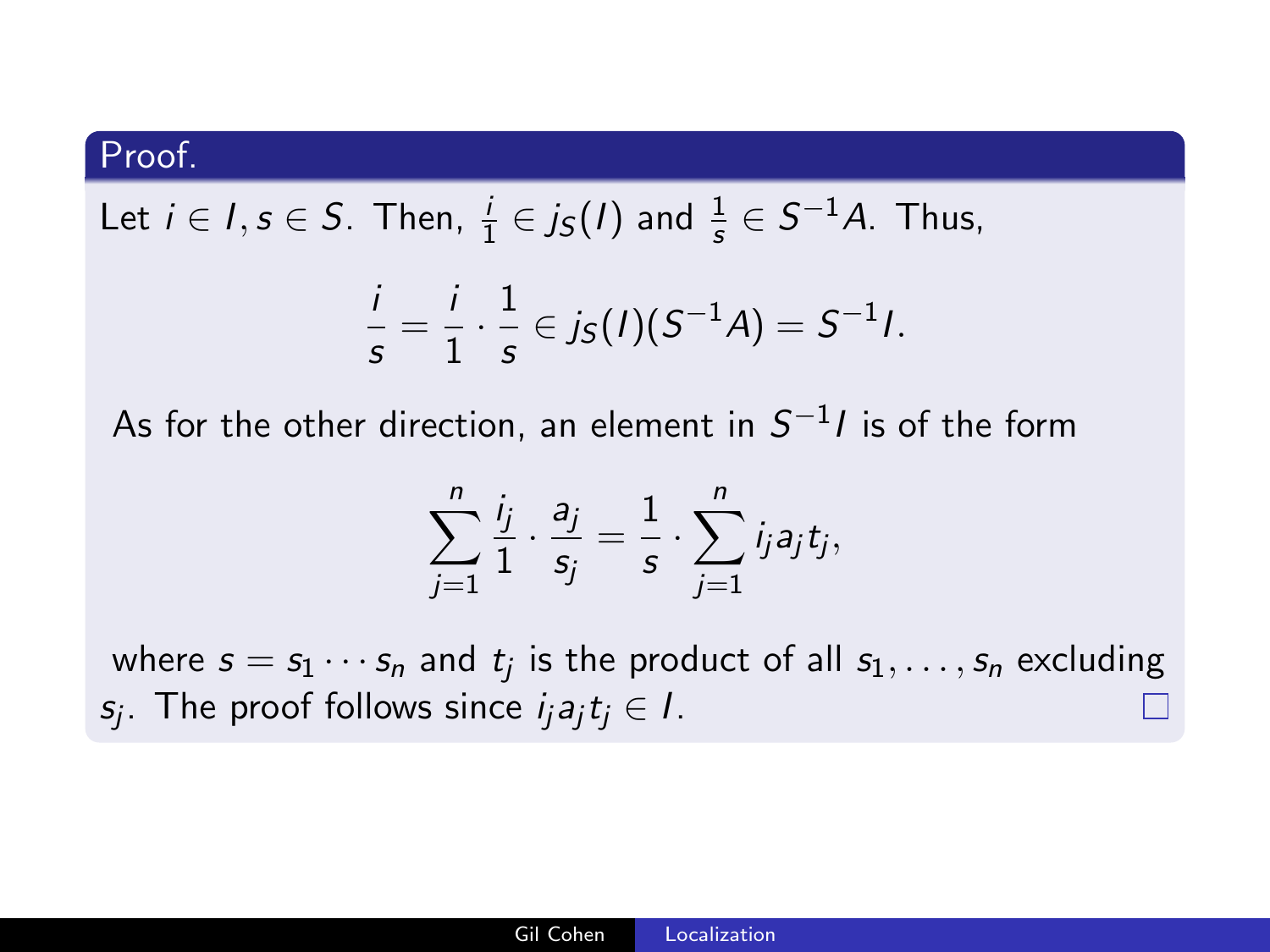# Claim

 $S^{-1}I=S^{-1}A$  if and only if  $I\cap S\neq \emptyset$ .

#### Proof.

$$
S^{-1}I = S^{-1}A \quad \Longleftrightarrow \quad \frac{1}{1} \in S^{-1}I
$$

By the previous claim, the above holds  $\iff \exists i \in I, s \in S \text{ s.t.}$  $\frac{i}{s} = \frac{1}{1}$  $\frac{1}{1}$ . Namely, if and only if  $i = s$  (in A). This is equivalent to  $I \cap S \neq \emptyset$ .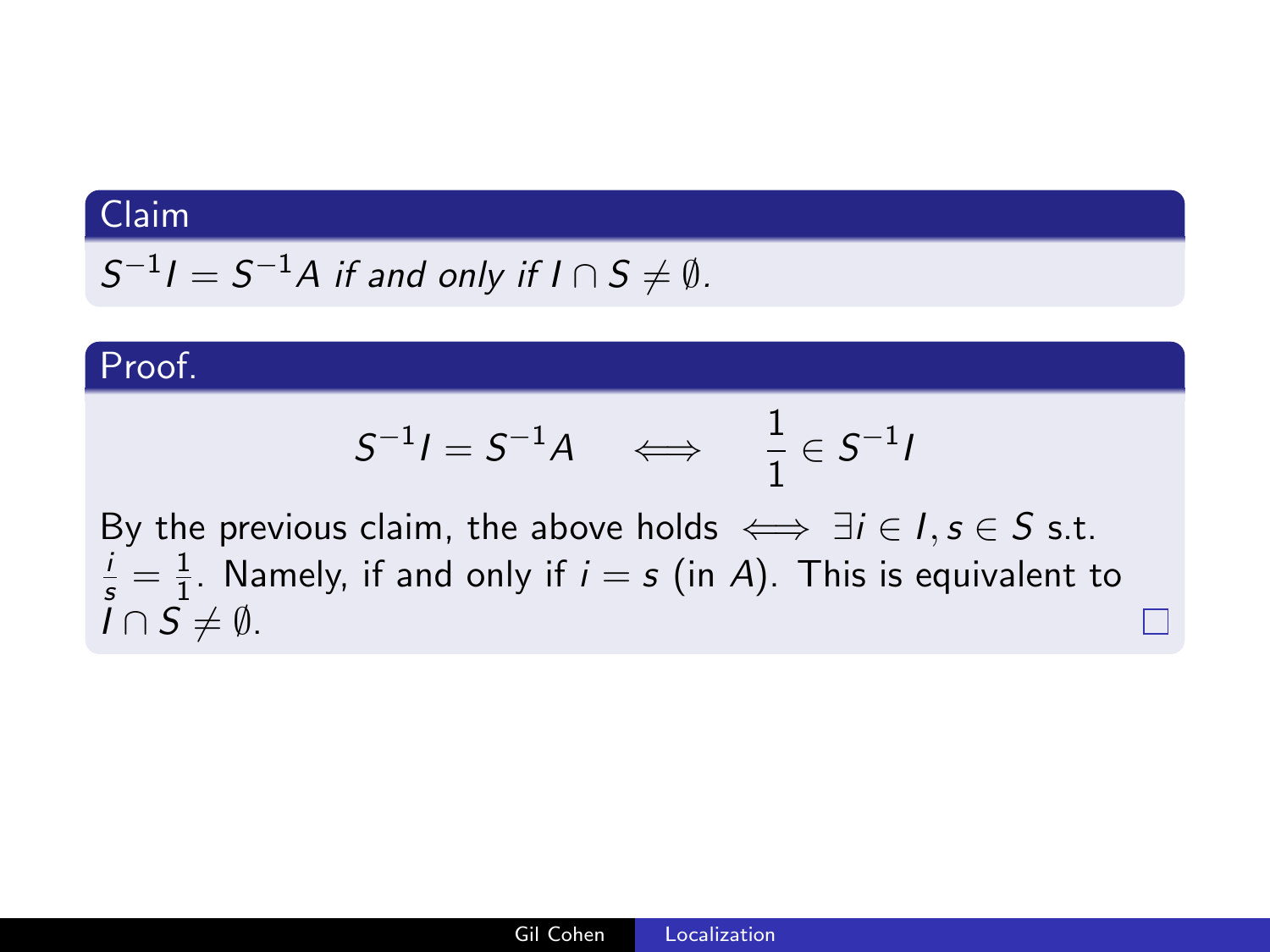#### Claim

Let A be a domain and  $S \subset A$  a multiplicative subset. Let  $P\in \operatorname{\mathsf{Spec}}(A)$  be such that  $P\cap S=\emptyset$ . Then,  $S^{-1}P\in \operatorname{\mathsf{Spec}}(S^{-1}A)$ .

#### Proof.

Let 
$$
x_1 = \frac{a_1}{s_1}, x_2 = \frac{a_2}{s_2} \in S^{-1}A
$$
 s.t.  $x_1x_2 = \frac{a_1}{s_1} \cdot \frac{a_2}{s_2} \in S^{-1}P$ . By a previous claim

$$
\frac{a_1}{s_1} \cdot \frac{a_2}{s_2} = \frac{p}{s}
$$

for some  $p \in P$ ,  $s \in S$ . Thus, in A we have that

$$
a_1a_2s=s_1s_2p\in P
$$

Now,  $s \in S \implies s \notin P \implies a_1 a_2 \in P \implies a_1 \in P$  (w.l.o.g)  $\implies x_1 = \frac{a_1}{s_1}$  $\frac{a_1}{s_1} \in S^{-1}P$ .

П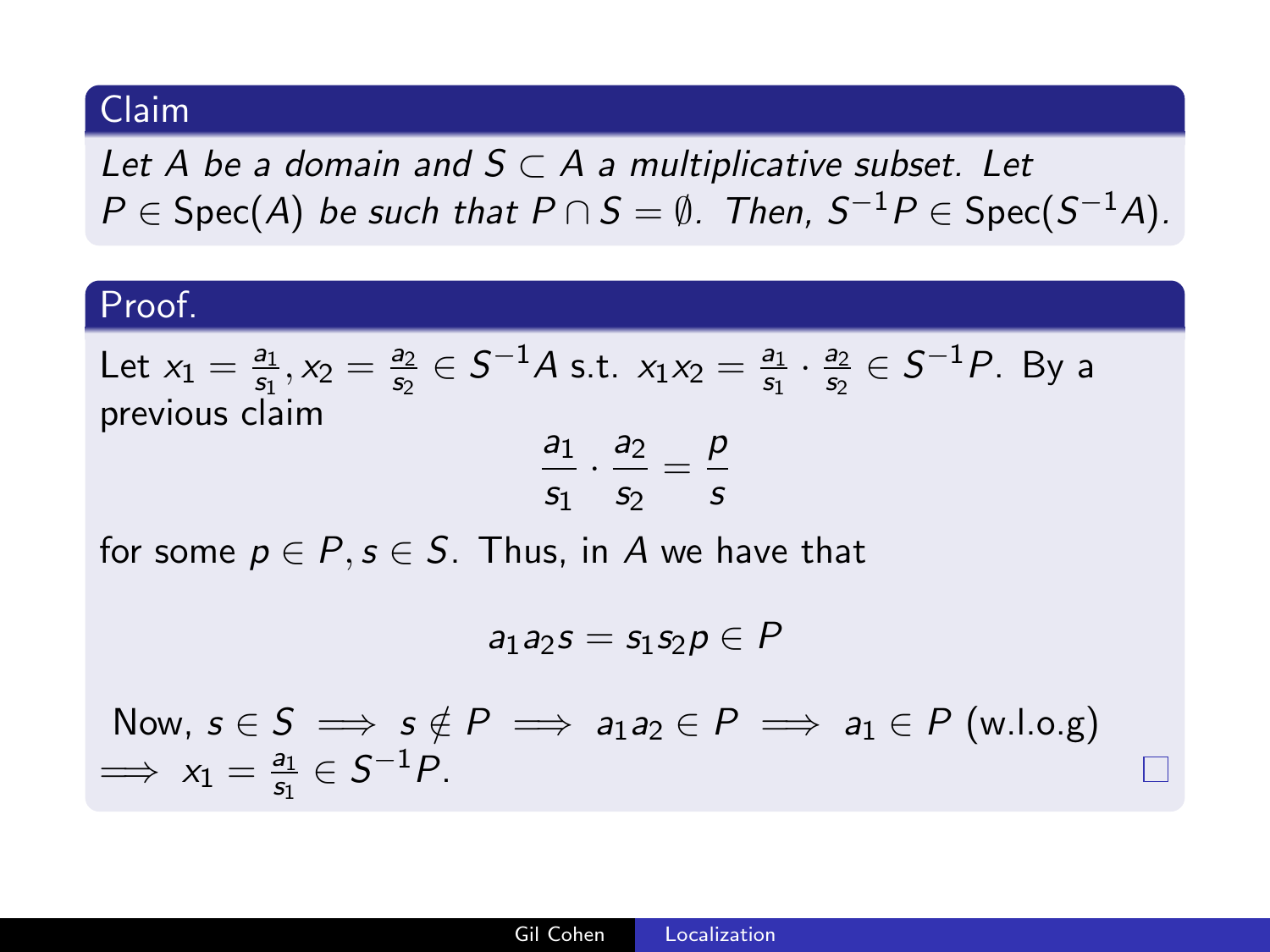#### Definition

Let A be a domain and  $S \subset A$  a multiplicative subset. Define the map

$$
\mathcal{J}\colon \{P\in\text{Spec}(A)\,\mid\, P\cap S=\emptyset\}\to\text{Spec}(S^{-1}A)
$$

#### Remark

The previous claim tells us that  $J$  is well defined.

# Claim

Let A, S as above. The map  $\mathcal I$  is a bijection.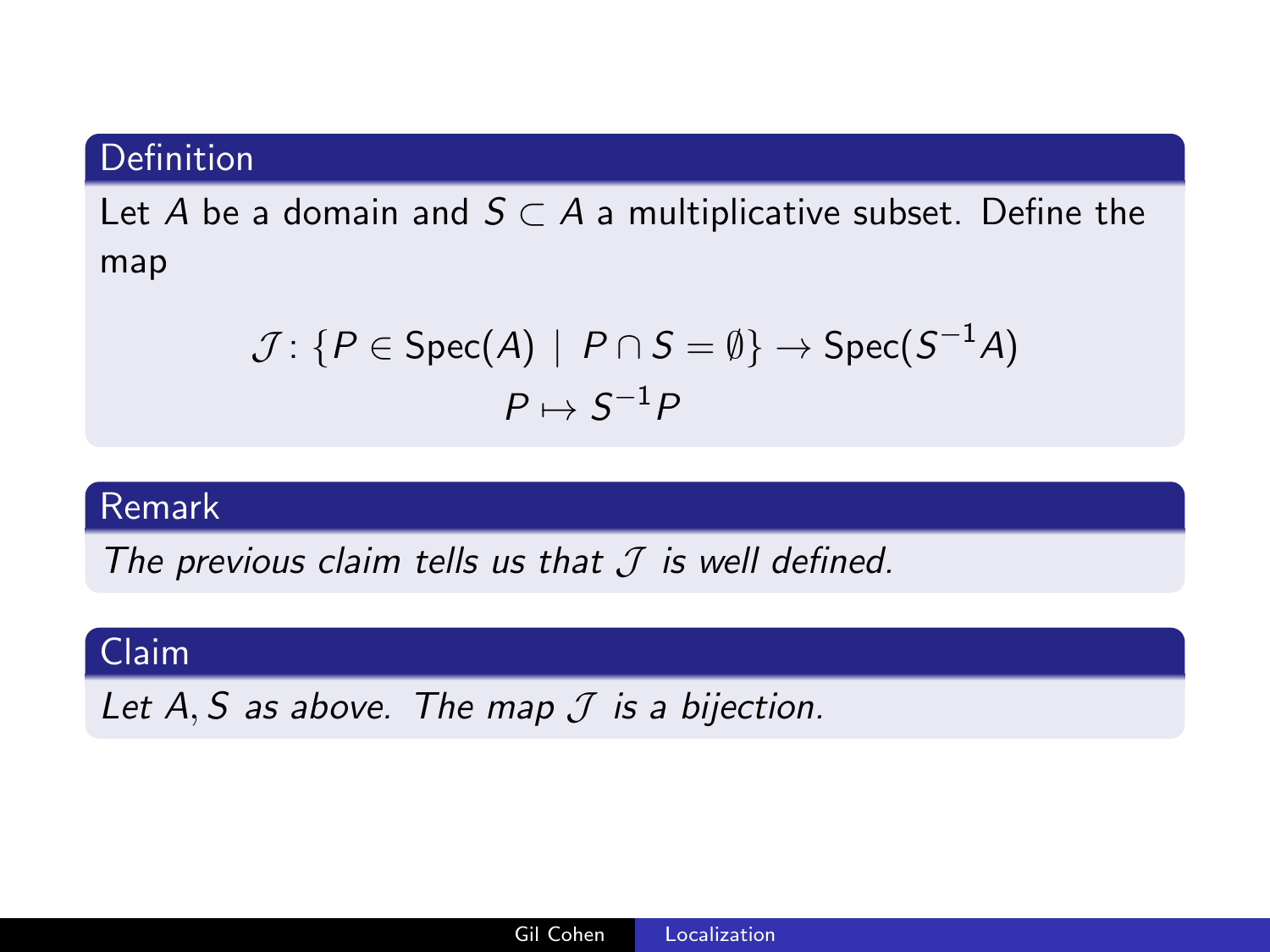$\textsf{Surjective}.$  Take  $Q \in \textsf{Spec}(S^{-1}A)$ . Define

$$
P=\left\{a\in A\,|\,\,\frac{a}{1}\in Q\right\}.
$$

 $P \in \text{Spec}(A)$  since

$$
p_1,p_2\in P\implies \frac{p_1}{1},\frac{p_2}{1}\in Q\implies \frac{p_1}{1}+\frac{p_2}{1}=\frac{p_1+p_2}{1}\in Q
$$

and so  $p_1 + p_2 \in P$ . Further,

$$
p \in P, a \in A \implies \frac{ap}{1} = \frac{a}{1} \cdot \frac{p}{1} \in Q
$$

and so  $ap \in P$ .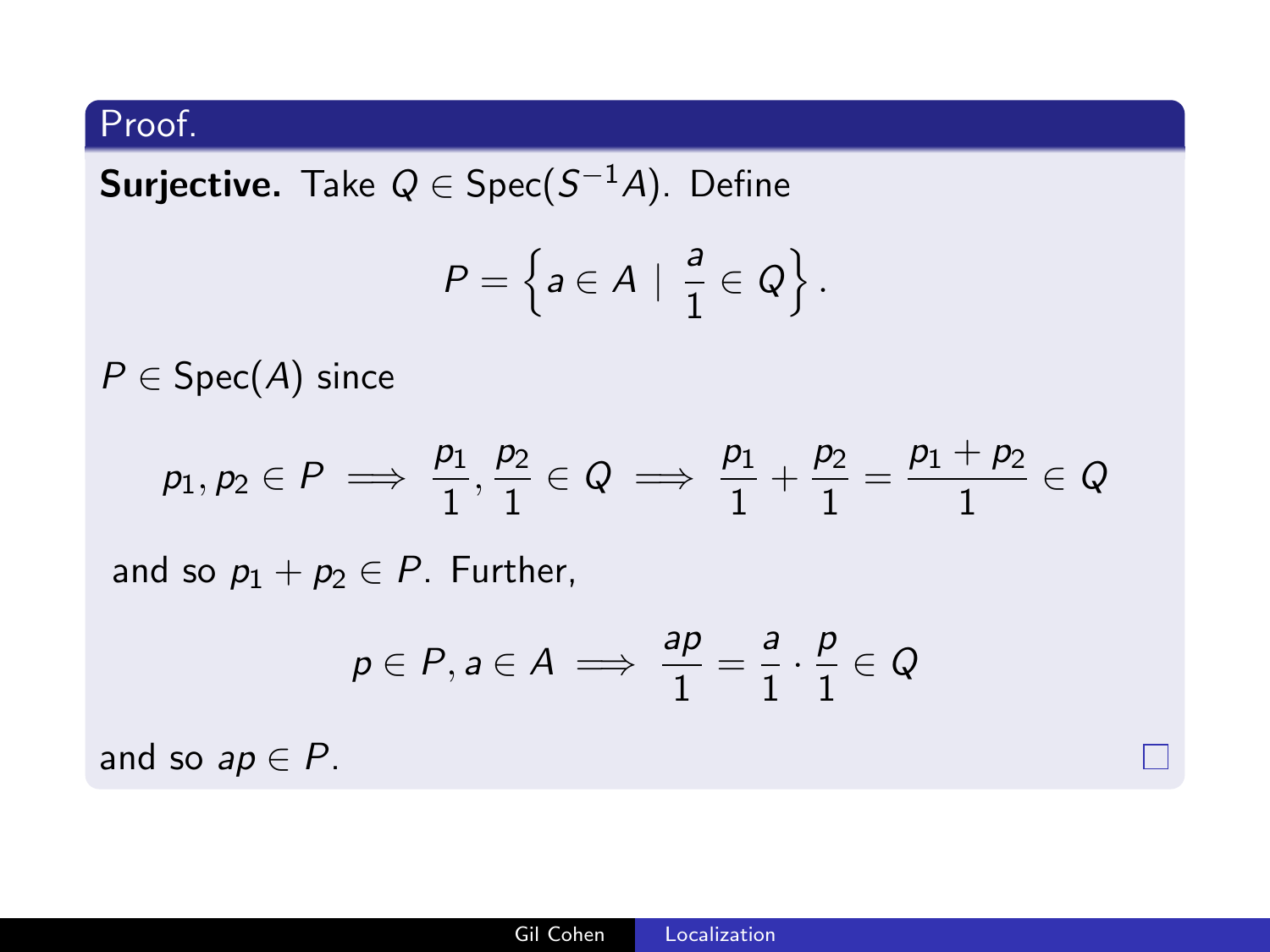**Surjective (cont.)** We are left to show that  $P \cap S = \emptyset$ . Otherwise take  $s \in S \cap P$ .

$$
s \in P \implies \frac{s}{1} \in Q.
$$
  

$$
s \in S \implies \frac{1}{s} \in S^{-1}A.
$$

Hence,

$$
\frac{1}{1}=\frac{s}{1}\cdot\frac{1}{s}\in\mathcal{Q}
$$

in contradiction to Q being prime.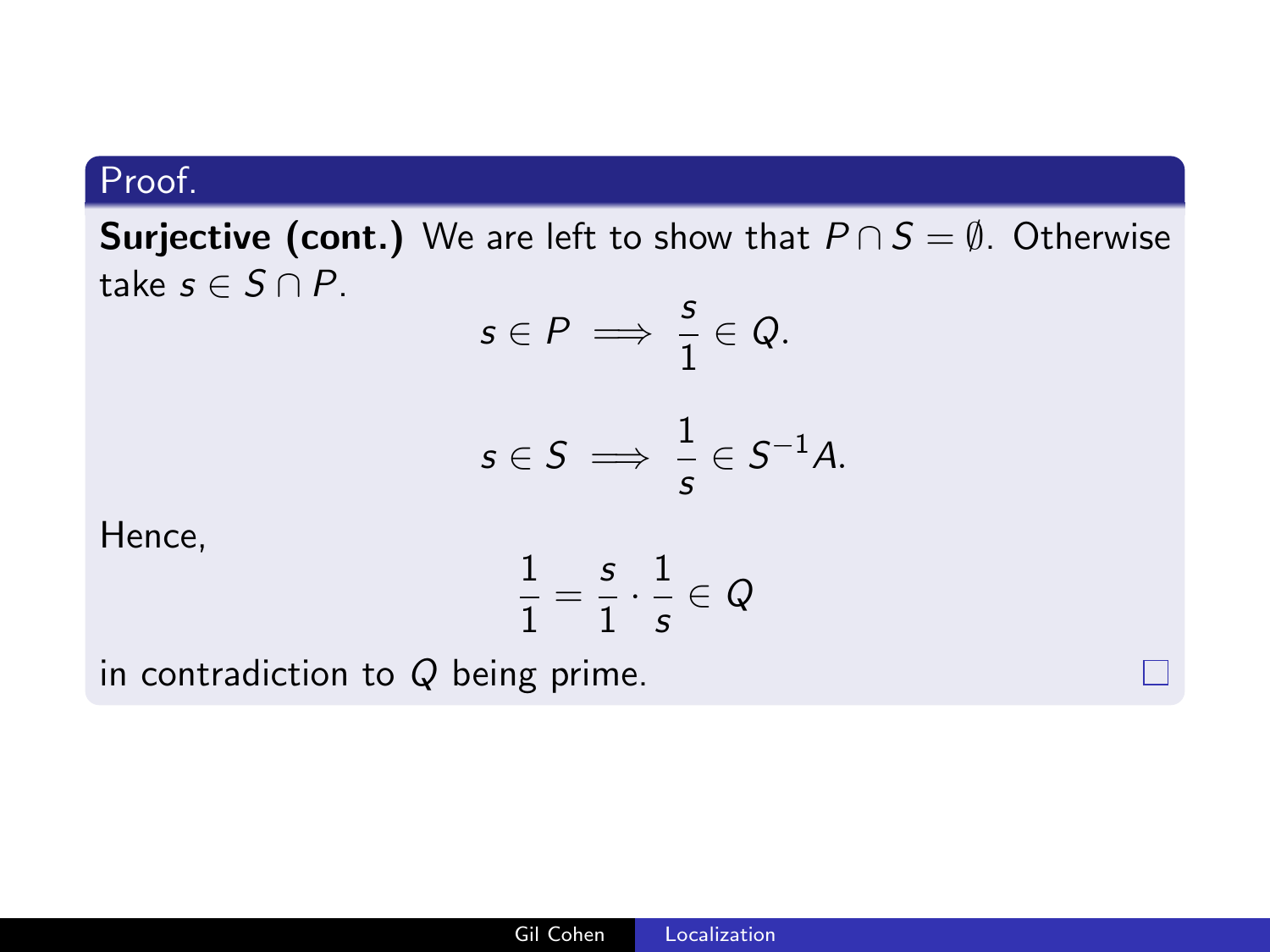**Injective (cont.)** Take  $P_1, P_2 \in \text{Spec}(A)$  with  $P_1 \cap S = P_2 \cap S = \emptyset$  and assume that  $S^{-1}P_1 \subseteq S^{-1}P_2$ . Then,  $\forall p_1 \in P_1, s_1 \in S_1 \exists p_2 \in P_2, s_2 \in S_2 \text{ s.t. } \frac{p_1}{s_1} = \frac{p_2}{s_2}$  $\frac{p_2}{s_2}$ . So,  $p_1s_2 = p_2s_1$ in A. Since  $p_2s_1 \in P_2$  and  $s_2 \notin P_2$  we have  $p_1 \in P_2$ . So,  $P_1 \subseteq P_2$ . Similarly,  $S^{-1}P_2\subseteq S^{-1}P_1 \implies P_2\subseteq P_1$ . Thus,  $S^{-1}P_1 = S^{-1}P_2 \implies P_1 = P_2.$ 

#### Remark

Observe that the map  $\mathcal J$  is inclusion-preserving.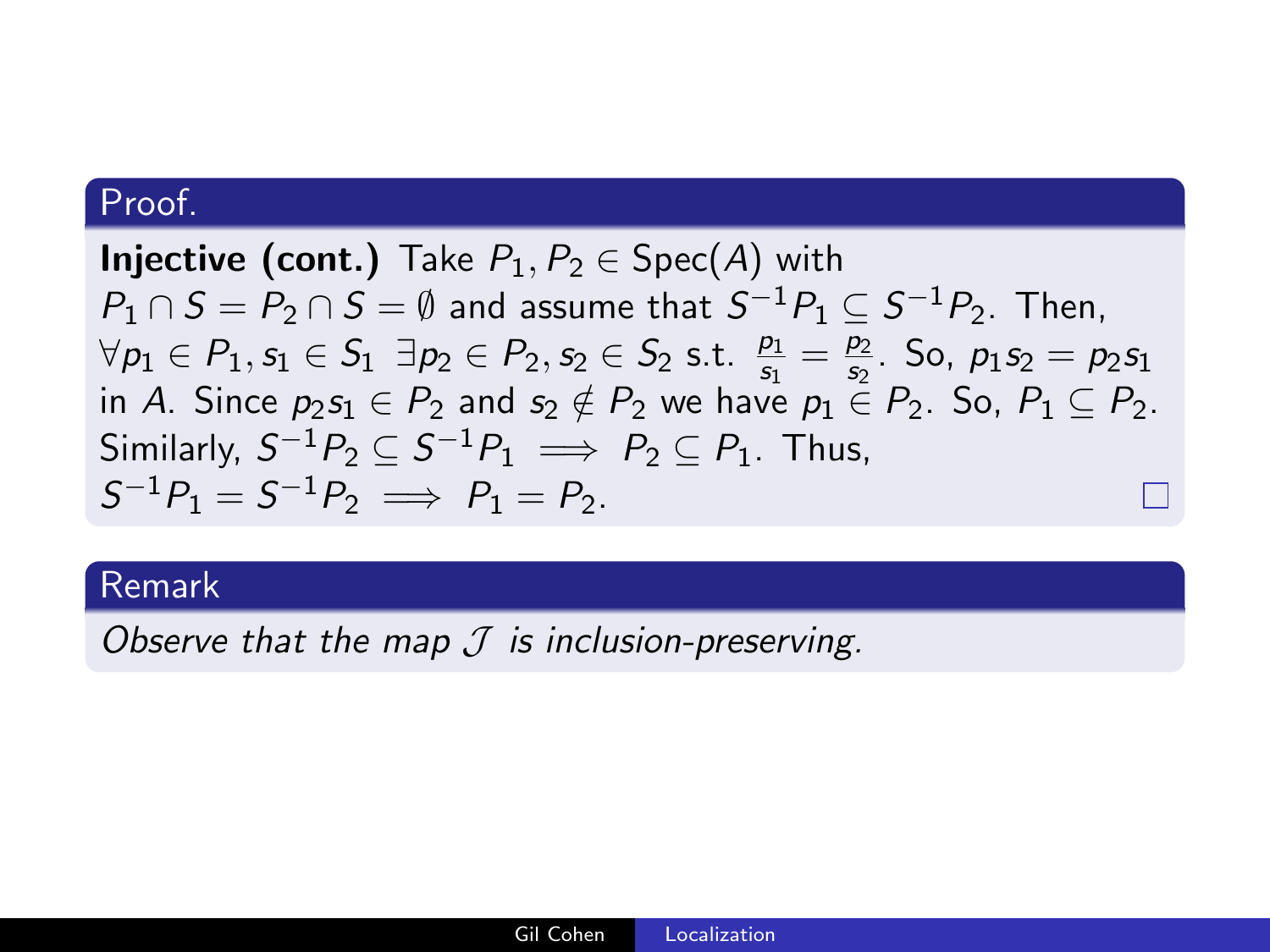### **Definition**

Let A be a domain and  $P \in \text{Spec}(A)$ . Recall that  $S = A \setminus P$  is multiplicative. We denote  $S^{-1}A$  by  $A_P$  and call this domain the localization of A at P.

#### Claim

Let A be a domain and  $P \in \text{Spec}(A)$ . Then, Spec $(A_P)$  is in inclusion-preserving bijection with  $\{Q \in \text{Spec}(A) \mid Q \subseteq P\}$ .

#### Proof.

Follows immediately by the previous claim and since  $S = A \setminus P$ .  $\Box$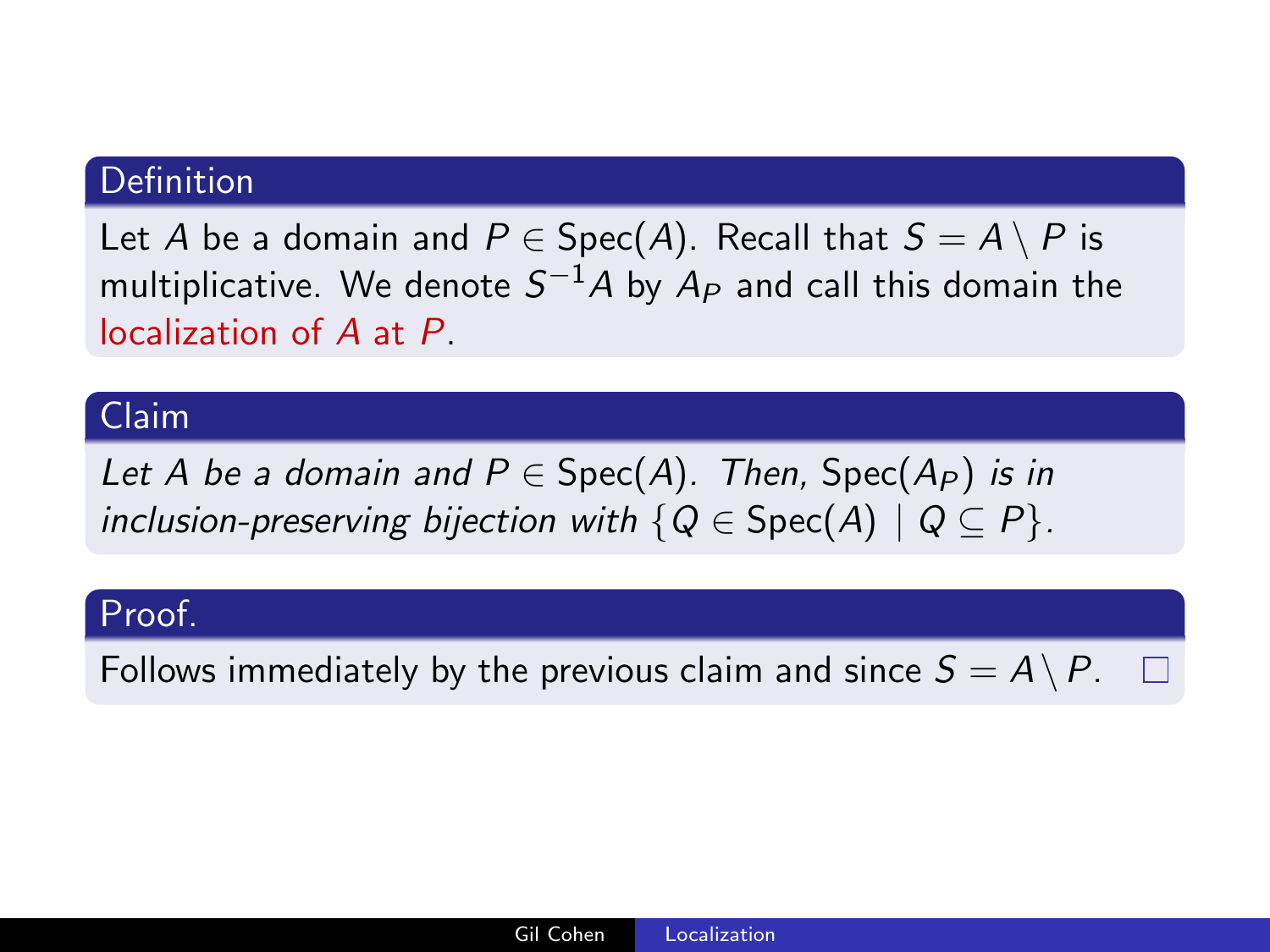# Definition

A ring  $A$  is called a local ring if it has a unique maximal ideal.

#### Claim

Let A be a domain and  $P \in Spec(A)$ . Then,  $A_P$  is a local ring with maximal ideal  $PA<sub>P</sub>$ .

#### Proof.

 $PA_P \in Spec(A_P)$  and all ideals of  $A_P$  are contained in  $PA_P$ .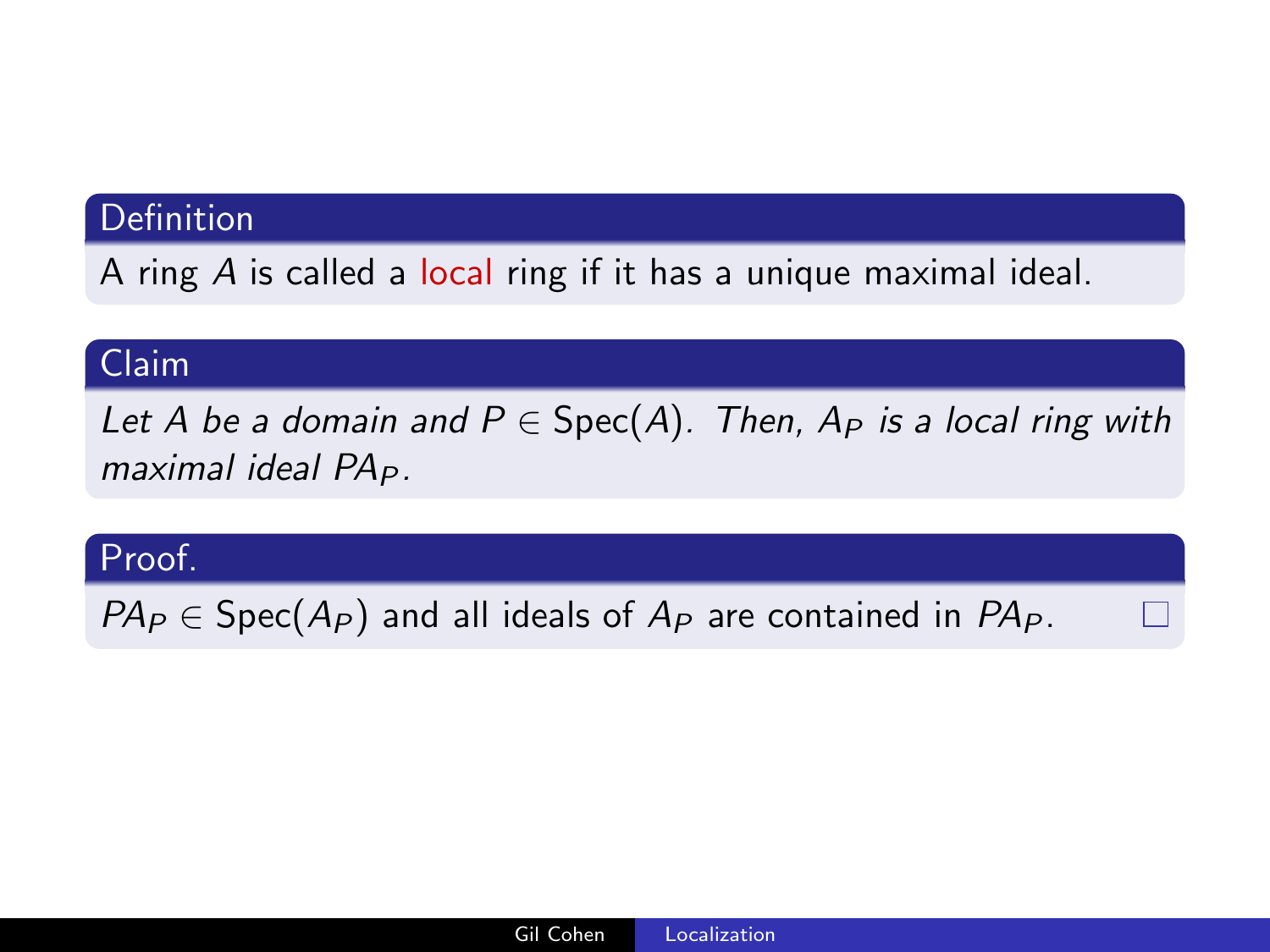# **Corollary**

Let A be a domain and  $P \in Spec(A)$ . Then,

$$
\mathsf{ht}(P)=\mathsf{dim}(A_P)
$$

and

$$
\dim(A) = \sup(\dim(A_P) \mid P \in Spec(A)).
$$

### **Corollary**

Let A be a domain of dimension 1. Let  $P \in Spec(A)$ . Then,  $\dim(A_P) = 1$ . More generally, if S is multiplicative such that  $A \setminus S$ contains a prime ideal then  $\dim(S^{-1}A)=1$ .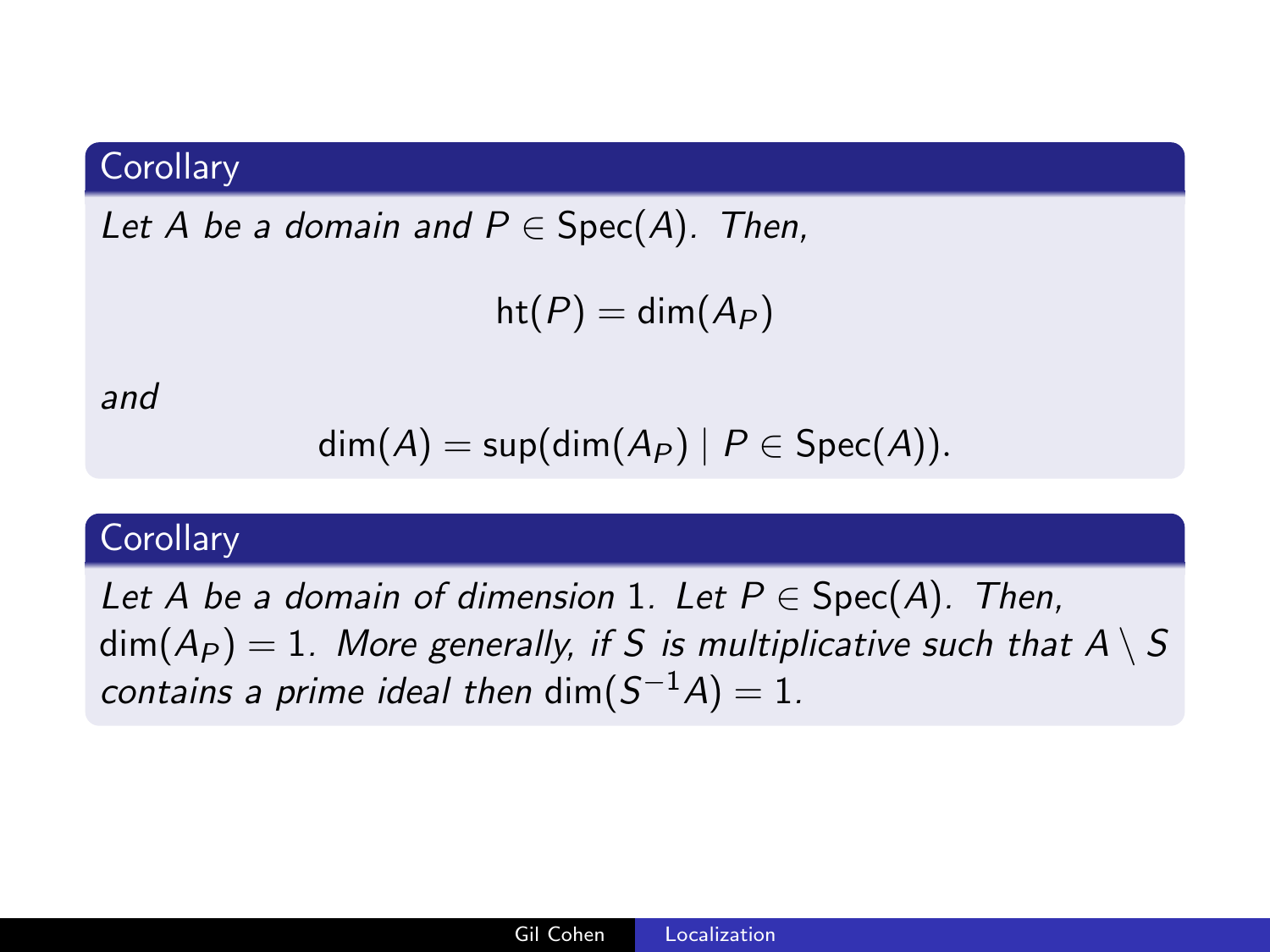#### **Discussion**

Let  $f \in \overline{K}[x, y]$  irreducible. Take  $\alpha \in \overline{K}(Z_f)$  and consider  $(a, b) \in Z_f(\overline{K})$ . Recall that

 $\alpha$  is defined at  $(a, b) \iff \exists g, h \in C_f \text{ s.t. } \alpha = \frac{g}{h}$  $\frac{a}{b}$  and  $h(a, b) \neq 0$ 

Let  $P = \langle x - a, y - b \rangle \in \text{Max}(C_f)$  be the ideal that corresponds to (a, b) via Hilbert's Nullstellensatz. Recall that

$$
h\in P\iff h(a,b)=0.
$$

Thus,

 $\alpha$  is defined at  $(a, b) \iff \exists g, h \in C_f \text{ s.t. } \alpha = \frac{g}{h}$  $\frac{b}{h}$  and  $h \notin P \neq 0$ 

Hence,  $(C_f)_M$  is uniquely identified with the subring of  $\bar{K}(Z_f)$ consisting in all elements of  $\overline{K}(Z_f)$  that are defined at (a, b).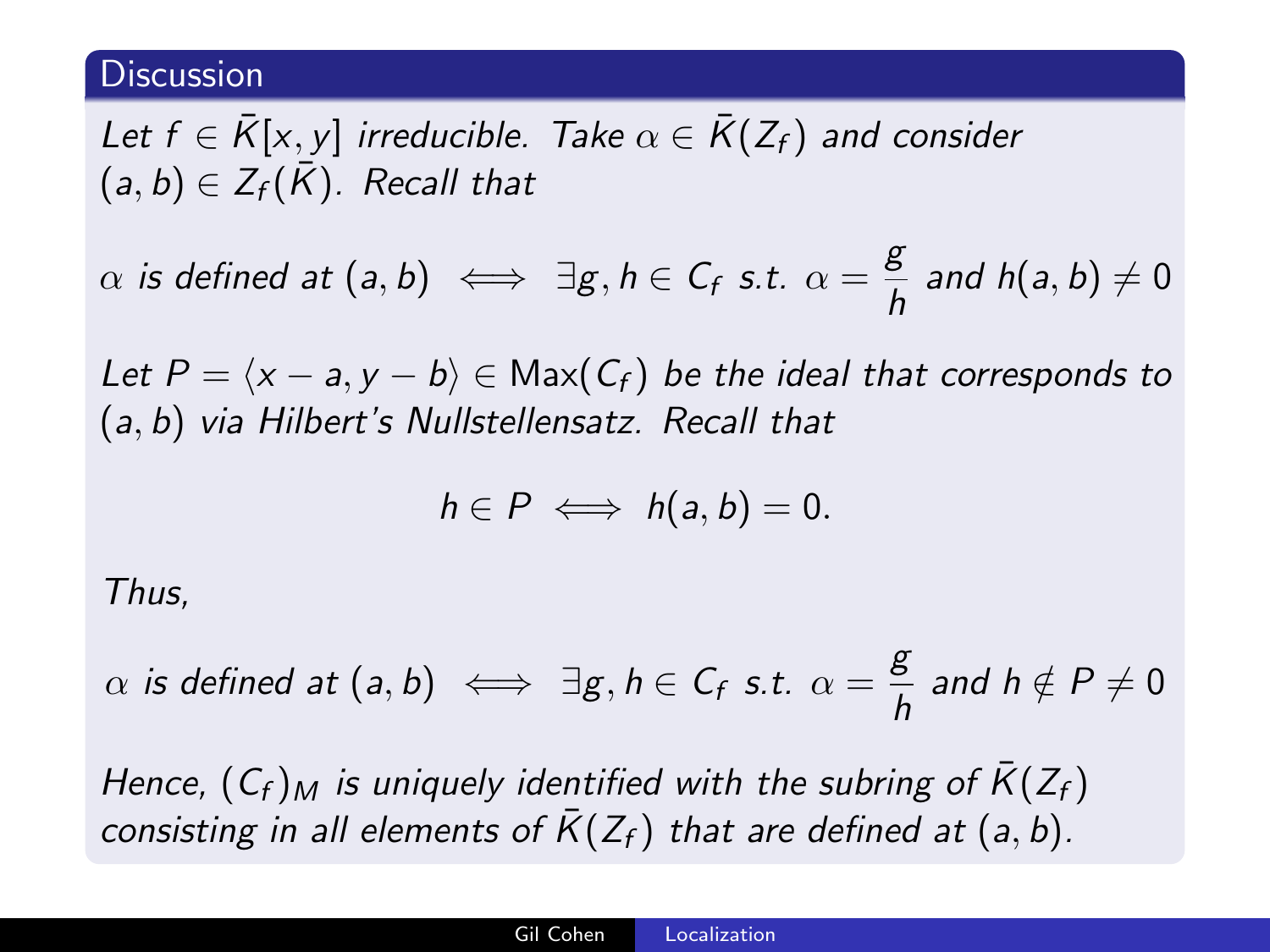Generally, localization makes a ring simpler. You are asked to prove the following claim, which is an instantiation of this phenomena, in the homework assignment.

# Claim

Let A be a domain and  $S \subset A$  a multiplicative subset. Then,

- A noetherian  $\implies S^{-1}A$  is noetherian.
- A integrally closed  $\implies$   $S^{-1}A$  is integrally closed.

# **Corollary**

Let A be a Dedekind domain. Then,  $A_P$  is a Dedekind domain for every  $P \in \text{Spec}(A)$ .